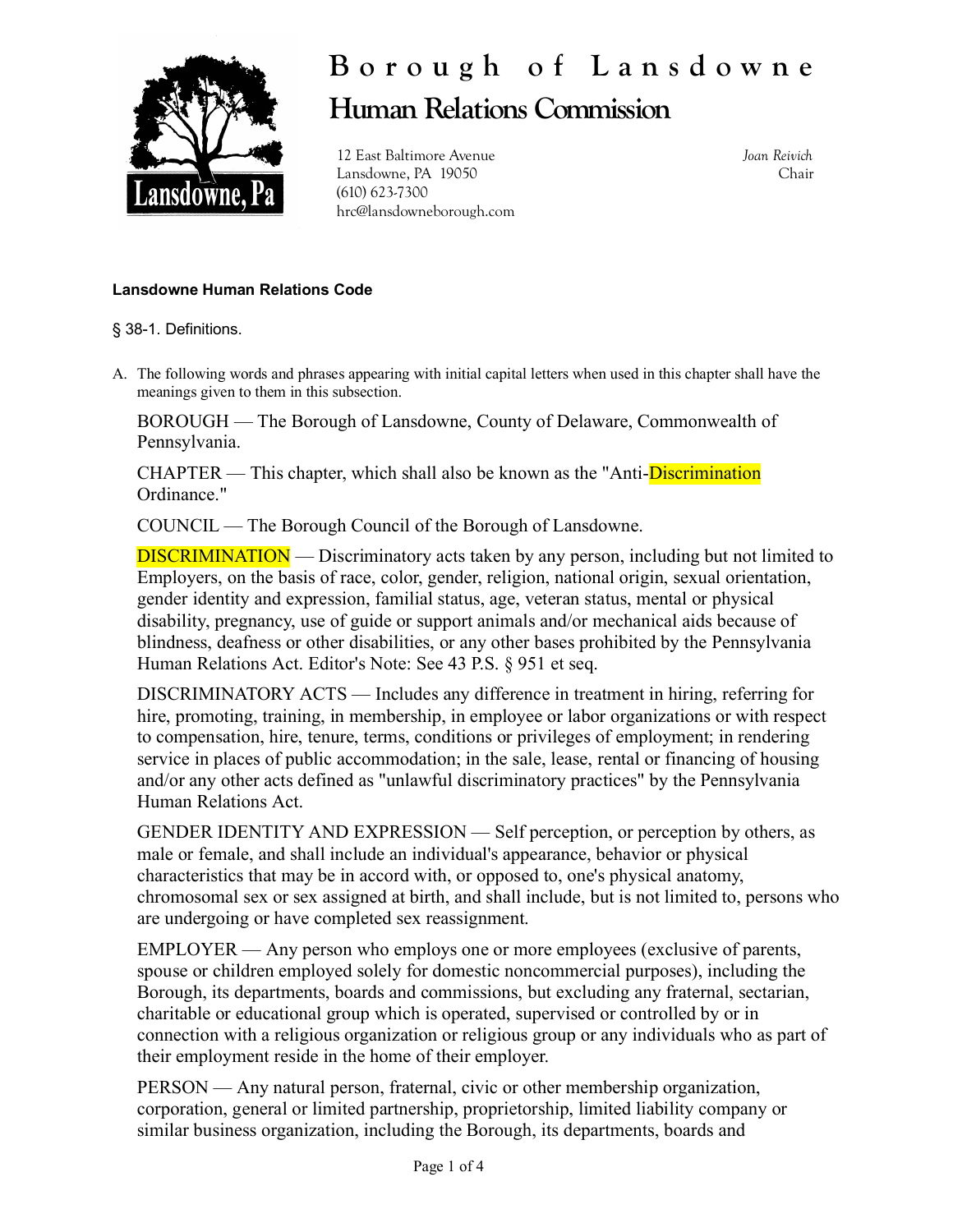PUBLIC ACCOMMODATIONS — Any accommodation, resort or amusement which is open to, accepts or solicits the patronage of the general public, including but not limited to inns, taverns, roadhouses, hotels, motels, whether conducted for the entertainment of transient guests or for the accommodation of those seeking health-related services, recreation or restaurants or eating houses, or any place where food is sold for consumption on the premises, buffets, saloon barrooms or any store, park or enclosure where spirituous or malt liquors are sold, ice cream parlors, confectionaries, soda fountains and all stores where ice cream, ice and fruit preparations or their derivatives, or where beverages of any kind are retailed for consumption on the premises, drugstores, dispensaries, clinics, hospitals, nursing homes, substance-abuse treatment or rehabilitation programs, ambulance services, health care providers' professional offices, bathhouses, swimming pools, barbershops, beauty parlors, retail stores and establishments, theaters, motion-picture houses, airdromes, roof gardens, music halls, race courses, skating rinks, amusement and recreation parks, fairs, bowling alleys, gymnasiums, shooting galleries, billiard and pool parlors, public libraries, kindergartens, primarily and secondary schools, high schools, academies, colleges and universities, extension courses and all educational institutions, mortuaries and funeral parlors, nonsectarian cemeteries, garages and all public conveyances operated on land or water or in the air as well as the stations, terminals and airports, financial institutions and all Borough facilities and services but not any accommodations which are in their nature distinctly private.

SEXUAL ORIENTATION — Actual or perceived homosexuality, heterosexuality and bisexuality.

B. To the extent words and phrases appearing with initial capital letters are not expressly defined herein, such words and phrases shall have the definitions set forth in the Pennsylvania Human Relations Act.

## § 38-2. Establishment of Human Relations Commission.

- A. Pursuant to Chapter 17 of the Pennsylvania Human Relations Act (43 P.S. § 962.1), there is hereby established a Human Relations Commission in and for the Borough of Lansdowne (hereinafter referred to as the "Borough Human Relations Commission").
- B. The Borough Human Relations Commission shall consist of five members. The initial members shall have a term of one year for one member, two years for two members and three years for two members, respectively. Thereafter the term of each of the members of the Borough Human Relations Commission shall be for three years or until his successor is appointed and qualified, such terms being fixed so that no more than one shall be reappointed or replaced during any future calendar year. No member of the Borough Human Relations Commission shall hold any office in any political party. Members of the Borough Human Relations Commission shall serve without salary but may be paid expenses incurred in the performance of their duties.
- C. A Chairperson shall be appointed by the Lansdowne Borough Council. The Chairperson will be responsible for setting Commission meetings and coordinating with the Lansdowne Borough Manager regarding received complaints. The Chairperson will also prepare reports on Commission activity for the Borough Council and report at regular Council meetings at the Council's request.
- D. The Council hereby grants to the Borough Human Relations Commission all of the powers and duties now exercised by the Pennsylvania Human Relations Commission under the Pennsylvania Human Relations Act, 43 P.S. § 951 et seq. Specifically, without limitation, the Borough Human Relations Commission shall have the ability to receive, investigate and pass upon complaints, and where a violation of this chapter is found to have occurred, to issue cease and desist orders and impose such other remedies as may be available under the Pennsylvania Human Relations Act.
- § 38-3. Unlawful practices.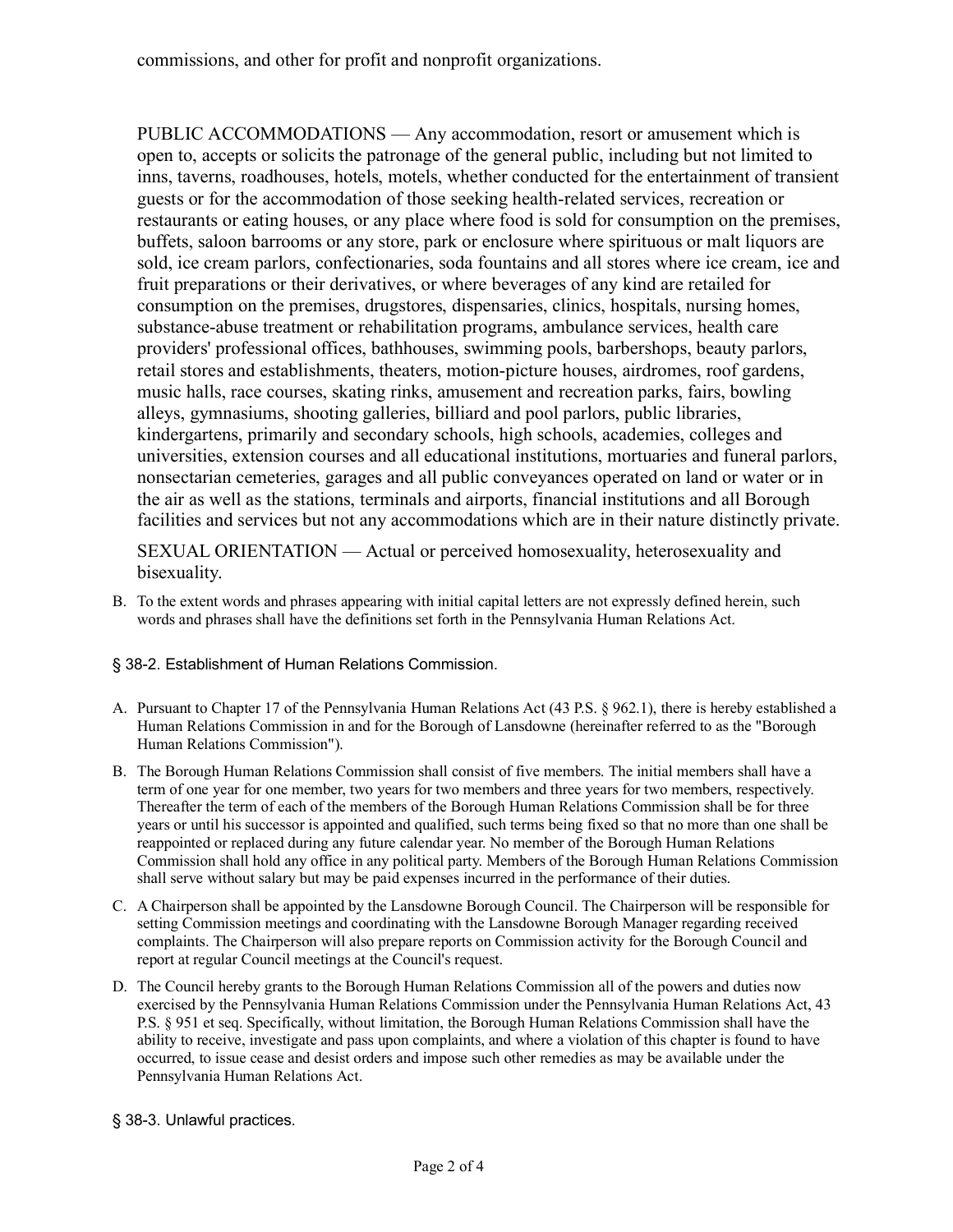- A. Discrimination on the basis of race, color, gender, religion, national origin, sexual orientation, gender identity and expression, familial status, age, veteran status, mental or physical disability, pregnancy, use of guide or support animals and/or mechanical aids because of blindness, deafness or other disabilities is prohibited under this chapter.
- B. Discriminatory acts in response to the making of a charge, testifying or assisting in any manner any investigation, proceeding or hearing under this chapter are prohibited.

## § 38-4. Procedures.

- A. Filing a complaint. Any individual claiming to be aggrieved by an unlawful practice may make, sign and file a verified complaint in writing which shall state the name and address of the person or persons alleged to have committed the unlawful practice and the particulars thereof. Complaints must be filed with the Borough Manager's office. The Borough Manager's office shall convey all original complaints to the Chairperson of the Commission within 10 days.
- B. Time period for filing complaint. Any complaint filed pursuant to this section must be so filed within 180 days after the alleged act of discrimination.
- C. Withdrawing complaint. Any complaint may be withdrawn at any time by the party filing the complaint.
- D. Preliminary investigation:
	- (1) The Commission shall send a copy of the complaint to the named respondent within 30 days from the date of docketing the complaint. A respondent shall file a written, verified answer to the complaint within 30 days of service of the complaint. The Commission, upon request of the respondent, may grant an extension of not more than 30 additional days.
	- (2) The Commission shall investigate the charges of **discrimination**. The Commission may issue subpoenas to any person charged with an unlawful practice to furnish information, records or other documents, as necessary, to assist in its investigation.
- E. Finding of no cause and notice. If it shall be determined after the Commission's investigation that there is no basis for the allegations of the complaint, the Commission shall cause to be issued and served upon the complainant written notice of such determination.
- F. Conciliation. If the Commission, after investigation, determines that probable cause exists for the allegations of the complaint, the Commission shall immediately endeavor to eliminate the unlawful practice complained of by persuasion, conference and conciliation.
- G. Public hearing. If the Commission, in its discretion, finds it is not possible to eliminate the unlawful practices by persuasion, the Commission shall cause to be issued and served a written notice, together with a copy of the complaint, which informs the respondent that they must answer the charges of such complaint at a hearing before the Commission at a time and place to be specified in such notice. The Commission may designate one or more of its members to preside at such a hearing or it may at its election conduct such hearing en banc. At the public hearing, the case in support of the complaint shall be presented to the Commission by the complainant or the complainant's attorney. Both the complainant and the respondent may appear at the hearing with or without counsel and provide testimony. In addition, both the complainant and the respondent may introduce the testimony of additional witnesses and may submit documentary evidence. The Commission and the parties shall not be bound by the strict rules of evidence at the hearing.
- H. Findings. If, upon all the evidence at the hearing, the Commission shall find that a respondent has engaged in or is engaging in any unlawful discriminatory practice as defined in this chapter, the Commission shall state its findings of fact and shall issue and cause to be served on such respondent an order requiring such respondent to cease and desist from such unlawful discriminatory practice and to take such action as the Commission deems appropriate. The Commission shall have the authority to order any remedies available to the Pennsylvania Human Relations Commission under the Pennsylvania Human Relations Act.
- I. Complaint dismissal. If, upon all the evidence, the Commission shall find that a respondent has not engaged in any unlawful discriminatory practice, the Commission shall state its findings of fact and shall issue and cause to be served on the complainant an order dismissing the said complaint as to such respondent.
- § 38-5. Nonlimitation of other remedies.